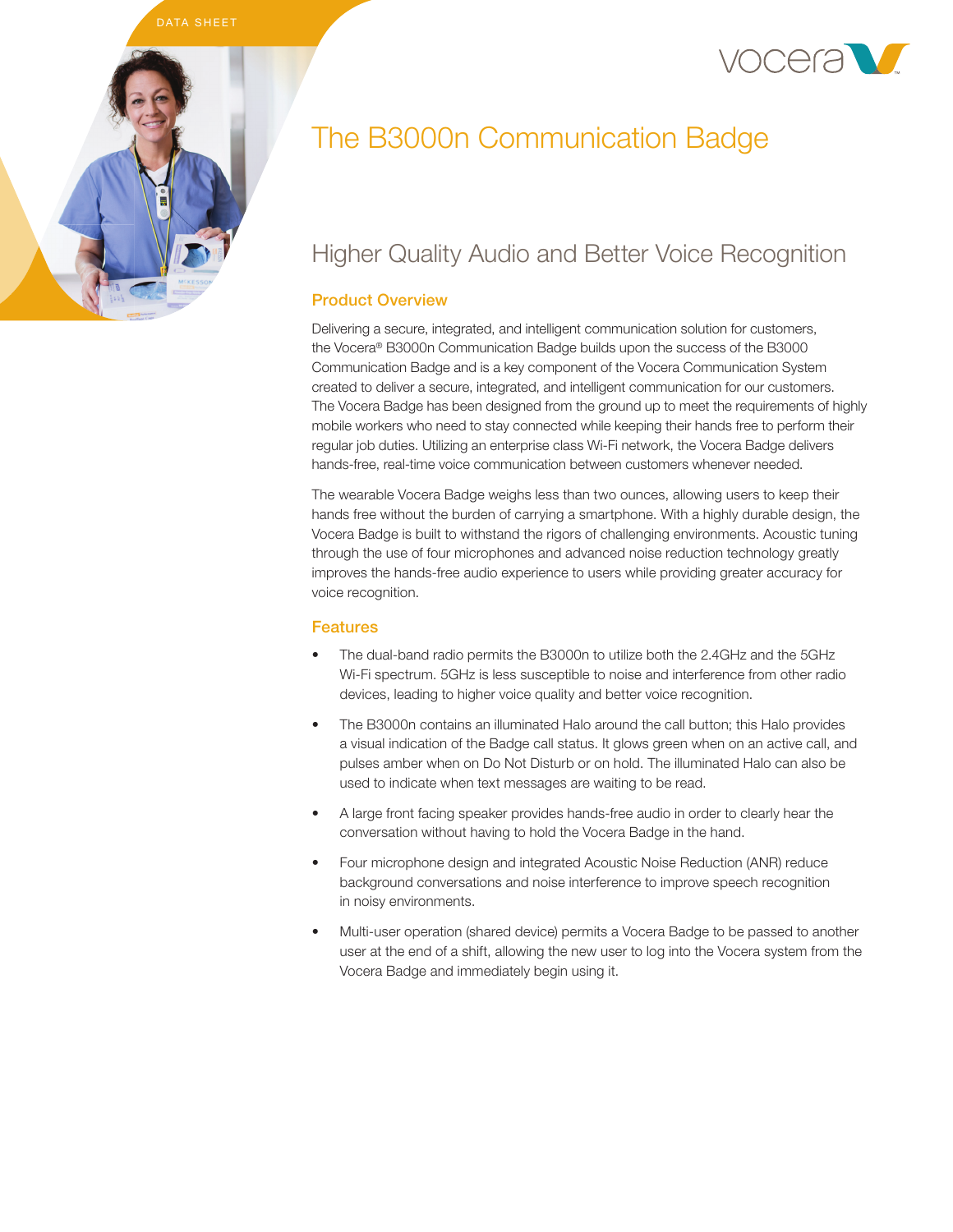

B3000n Badge uses an illuminated Halo to provide visual indication of call status.

| Feature                                | <b>Benefit</b>                                                                                                                                                                                                                        |
|----------------------------------------|---------------------------------------------------------------------------------------------------------------------------------------------------------------------------------------------------------------------------------------|
| Weighs less than 2 oz (53.9g)          | Lightweight, wearable design ensures the Badge is readily<br>available and easy to use                                                                                                                                                |
| Voice-controlled, one-button operation | Virtually hands-free use to allow staff to keep working<br>while communicating                                                                                                                                                        |
| Durability                             | Structurally rugged design with independent spine and<br>reinforced Badge housing provide durability for any<br>environment                                                                                                           |
| Wireless performance                   | 802.11n dual-band supports 2.4GHz and 5GHz Wi-Fi<br>providing excellent connectivity, leading to improved<br>audio quality and voice recognition                                                                                      |
| User convenience                       | . High contrast OLED display on the front of the Badge<br>to facilitate ease of readability<br>· Illuminated Halo to provide visual indication of call status<br>. Do-not-disturb button to eliminate interruptions when<br>necessary |
| Wearable accessories                   | • Headset jack to facilitate private conversations<br>• Multiple wearing options including a double breakaway<br>lanyard for safety                                                                                                   |
| Antibacterial                          | BioCote <sup>®</sup> antimicrobial technology inhibits the growth of<br>microorganisms                                                                                                                                                |



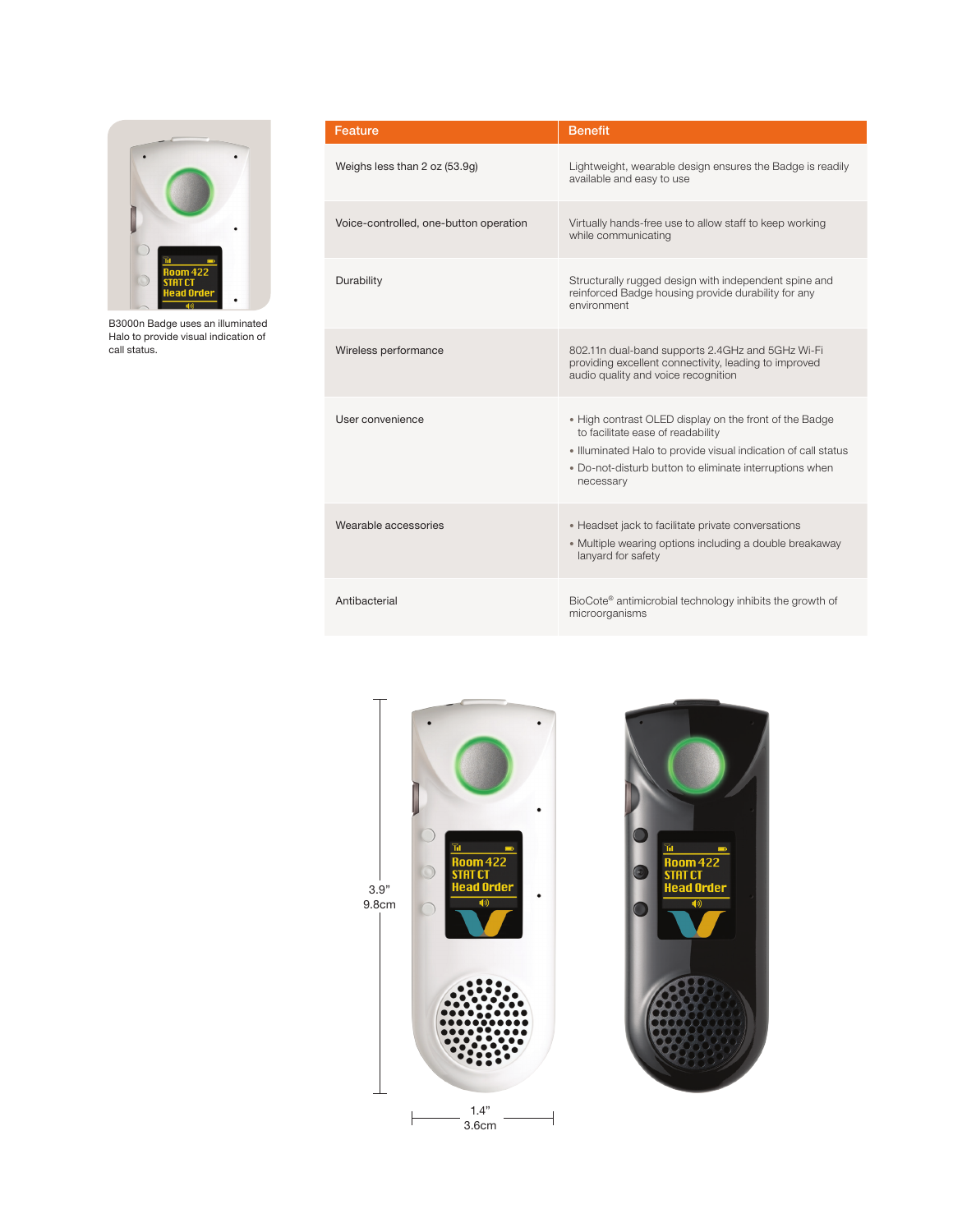## System Requirements

Vocera Server Software release 4.3 SP4, 4.4.3 or higher

### **Specifications**

#### Vocera Badge Specifications

Physical Dimensions

• 3.9 x 1.4 x 0.7 in. (9.8, 3.6, 1.8 cm)

#### Weight

• 1.9 oz. (53.5 g), with battery

#### LED Indicators

• Bi-color LED, illuminated halo

#### Display Screen

- 80 x 82 OLED bit-mapped display
- Displays 4 lines of text, 15 characters per line, up to 150 characters per message (font dependent)

#### **Controls**

#### • Call button

- Hold/do-not-disturb button
- Volume/Menu selection buttons

#### Headset Support

• 2.5 mm headset jack

#### Electrical

- RF Output Power (2.4GHz): 16 dBm at 802.11b, 18 dBm at 802.11g
- RF Receive Sensitivity (2.4GHz): -85 dBm at 11 Mbps, -71 dBm at 54 Mbps, -69 dBm at 802.11, 802.11n
- RF Output Power (5GHz): 16 dBm at 802.11, 802.11n
- RF Receive Sensitivity (5GHz): -90 dBm at 6 Mbps, -73 dBm at 54 Mbps, -70 dBm at HT20 MCS7, -68 dBm at HT40 MCS7

#### Microphone Frequency Range

• 350 Hz to 3.75 kHz

#### Directional Microphones

• Quad MEMS Microphone array

#### Speaker Frequency Range

• 500 Hz to 3.75 kHz

#### Peak Speaker Loudness

• 85 dBSPL at 10 cm

#### **Battery**

• Lithium ion polymer

#### Battery Life

- With standard battery—approx. 3 hours talk time (with UAPSD enabled), 30 hours of standby time
- With extended battery—approx. 5 hours talk time (with UAPSD enabled), 60 hours of standby time
- With B3000 series battery—approx. 4 hours talk time(with UAPSD enabled), 40 hours of standby time Battery life estimates based on a full charge and environmental factors. Actual battery life may vary from the estimates quoted.

#### Environmental

#### Operational Ranges

- Temperature Range: 0°C to 40°C
- Humidity Range: 5 to 95% relative humidity, non-condensing

#### Storage Ranges

- Temperature Range: -20°C to 40°C
- Humidity Range: 5 to 95% relative humidity, non-condensing

#### Drop Specifications

• 1.5 meters onto concrete

#### Wireless Specifications

#### Network Standard

• IEEE 802.11a, 802.11b, 802.11g, and 802.11n, 802.11k, 802.11r, 802.11w

#### Frequency Band

• 2400-2484 MHz, 5180-5805 MHz

#### Data Rates Supported

• 1, 2, 5.5, 11, 6, 9, 12, 18, 24, 36, 48, 54 Mbps, MCS0-MCS7

#### Wireless Medium

- Direct Sequence Spread Spectrum (DSSS)
- Orthogonal Frequency Division Multiplexing (OFDM)

#### Media Access Protocol

• Carrier sense multiple access with collision avoidance (CSMA/CA)

#### Modulation 2.4GHz

- DBPSK at 1 Mbps
- DQPSK at 2 Mbps
- CCK at 5.5 and 11 Mbps
- BPSK at 6 and 9 Mbps
- 16-QAM at 24 and 36 Mbps
- 64-QAM at 48 and 54 Mbps

#### Modulation 5GHz (HT20)

- DBPSK at 6.5 and 7.2 Mbps
- DQPSK at 13, 14.4, 19.5, and 21.7 Mbps
- 16-QAM at 26, 28.9, 39 and 43.3 Mbps
- 64-QAM at 52, 57.8, 58.5, 65 and 72.2 Mbps

#### Modulation 5GHz (HT40)

• MCS0-MCS7 at 13.5, 15, 27, 30, 40.5, 45, 54, 60, 81, 90, 108, 120, 121.5, 135 and 150 Mbps

#### Operating Channels (2.4GHz)

- 11 channels (FCC)
- 13 channels (ETSI)

#### Operating Channels (5GHz)

- 20 channels HT20 (FCC)
- 9 channels HT40 (FCC)
- 56 channels ETSI (varies by country)

#### Roaming

• IEEE 802.11a, 802.11b, 802.11g, 802.11n, 802.11r, 802.11k compliant

#### WLAN Security

Vocera supports standard and vendor-specific security suites. The following modes are supported:

- Encryption: None, 64-bit and 128-bit WEP, TKIP, AES-CCMP
- Authentication: Open, Pre-shared Key, Cisco EAP (LEAP2) using 802.1x framework, PEAP v0 MSCHAPv2, EAP-FAST with AutoPAC, EAP-TLS, 802.11w
- Fast Roaming: CCKM, TLS session resumption
- Fast BSS Transition